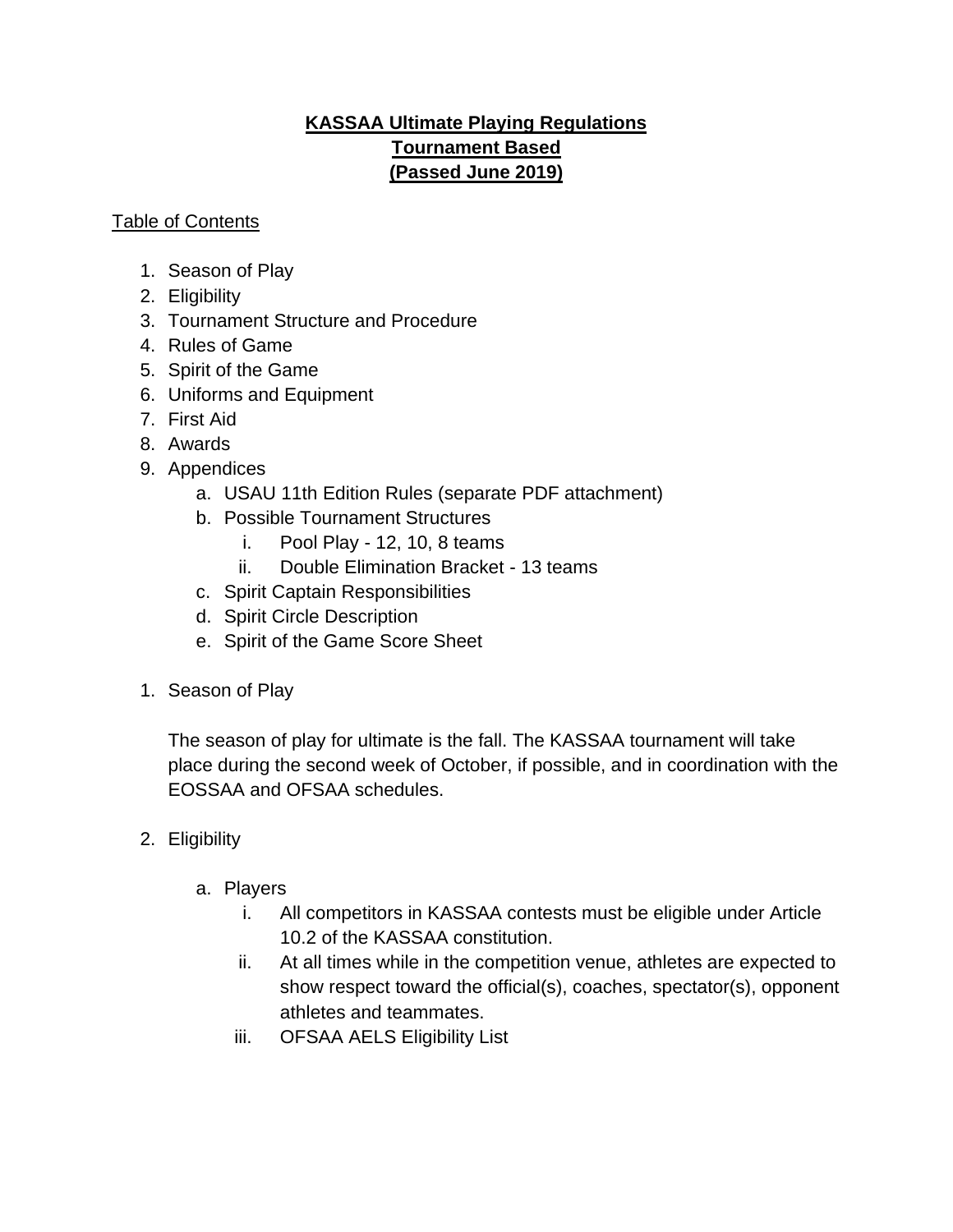- 1. The AELS website shall be used to create an eligibility list that includes all coaches, staff supervisors, managers and players.
- 2. The coach shall submit an eligibility list to the league convenor using the OFSAA AELS website the week before the tournament.
- b. Coaches
	- i. A member of the school's staff, either as a coach or a staff advisor, must be present at all times during the game.
	- ii. All Coaches shall respect the Code of Behaviour, Appendix 1, KASSAA constitution.
- 3. Tournament Structure and Procedure
	- a. Structure
		- i. Each KASSAA member school (13) is eligible to send one team to the tournament.
			- 1. The team is a varsity team both junior and senior grades will be represented on the team. The team must consist of at least five junior players and there must always be at least one junior player on the field at any given time.
		- ii. Each team can carry no more than 21 players on the roster. The roster should be made up of males and females in order to support the gender ratios governed by Rule A from Section A7.2 of the WFDF Rules of Ultimate 2017, Appendix v. 1.0 - this is the rule that has been adopted by Ultimate Canada.
		- iii. Teams will be seeded by the tournament convenor based on reported skill and experience levels, as reported by coaches and based on the following criteria:
			- 1. Current year tournament/exhibition game results
			- 2. Past year tournament/exhibition game results
			- 3. Strength and experience of team players
			- 4. Coach's assessment of appropriate seeding
		- iv. Each team will name a captain and spirit captain.
		- v. The tournament will be a one day event.
		- vi. Teams will be seeded based on coach's input.
			- 1. Option 1 Teams will be divided into pools and play a round robin series. Teams will then be reranked based on their performance and move on to a championship bracket or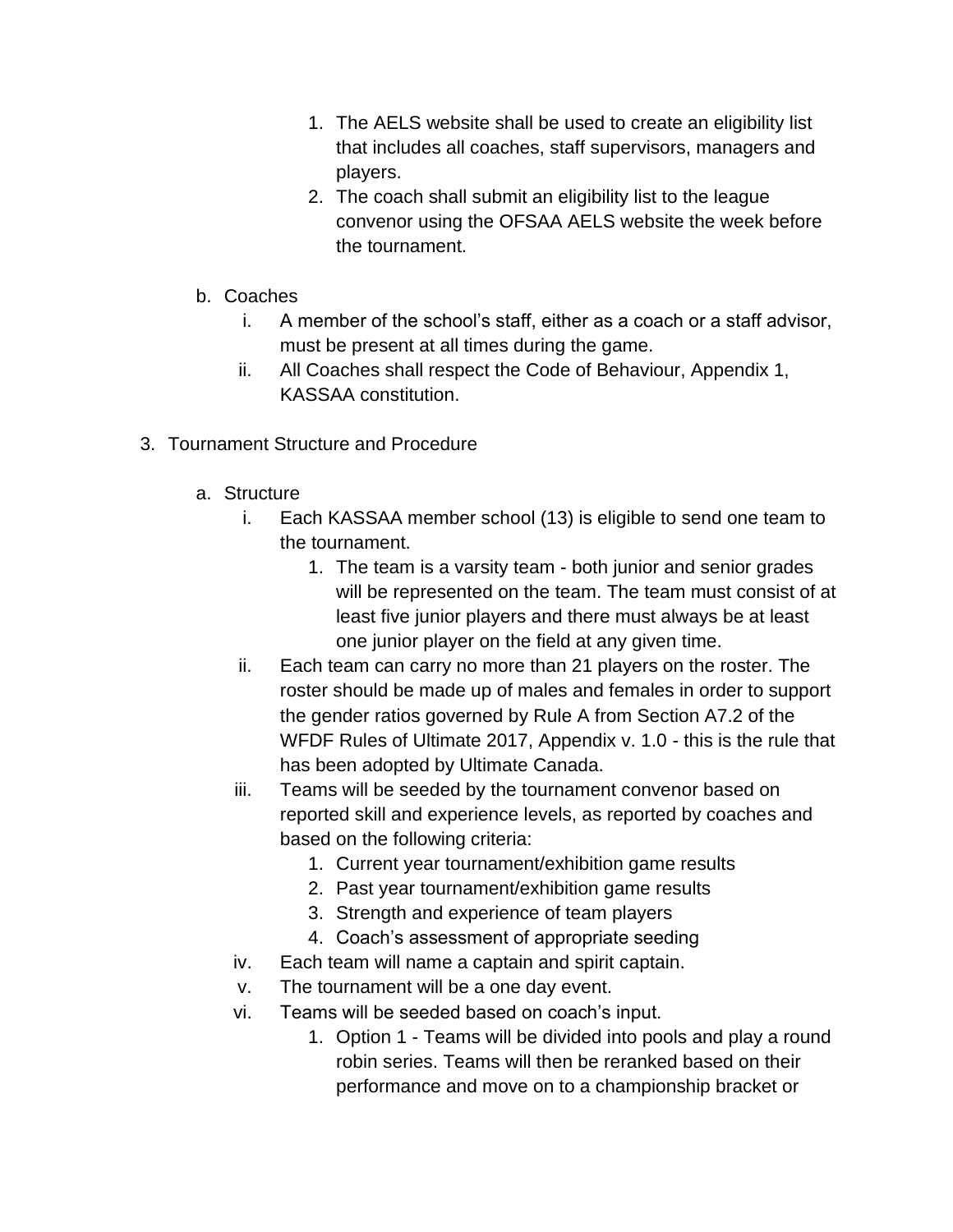consolation bracket. Options for twelve, ten, and eight teams are included in Appendix B.

- 2. Option 2 Teams will play in a double elimination bracket with thirteen teams. This tournament option is also included in Appendix B.
- b. Procedures
	- i. Registration of teams will take place two weeks prior to the tournament.
	- ii. The coach, team captain, and spirit captain must attend a meeting at the beginning of the tournament day.
	- iii. Disc Flips
		- 1. At the beginning of the game, players will flip a disc to determine which team will start with the disc and which end each team will start at.
		- 2. An additional disc flip then happens with the winner selecting the gender ratio for the first point. For the second and third points the ratio must be the reverse of the first point. For the fourth and fifth points the ratio must be the same as the first point. This pattern of alternating the ratio every two points repeats until the end of the game (half time has no impact on the pattern). For example: Team A wins the flip and starts on defense with 4 women, 3 men. After the conclusion of the first point, the next two points are played with 3 women, 4 men, and then the next two points flip back to 4 women, 3 men. This pattern continues until the game's end. This results in an even distribution of gender ratios within a mixed game.
		- 3. If there is a conflict over jersey colour then the disc will be flipped to determine which team will change jersey colour.
	- iv. At the completion of the game, players and coaches shall shake hands with opponents.
- 4. Rules of Game

The USAU 11th Edition ultimate rules (see Appendix A) will be followed, however, the following areas are exceptions and/or should be highlighted: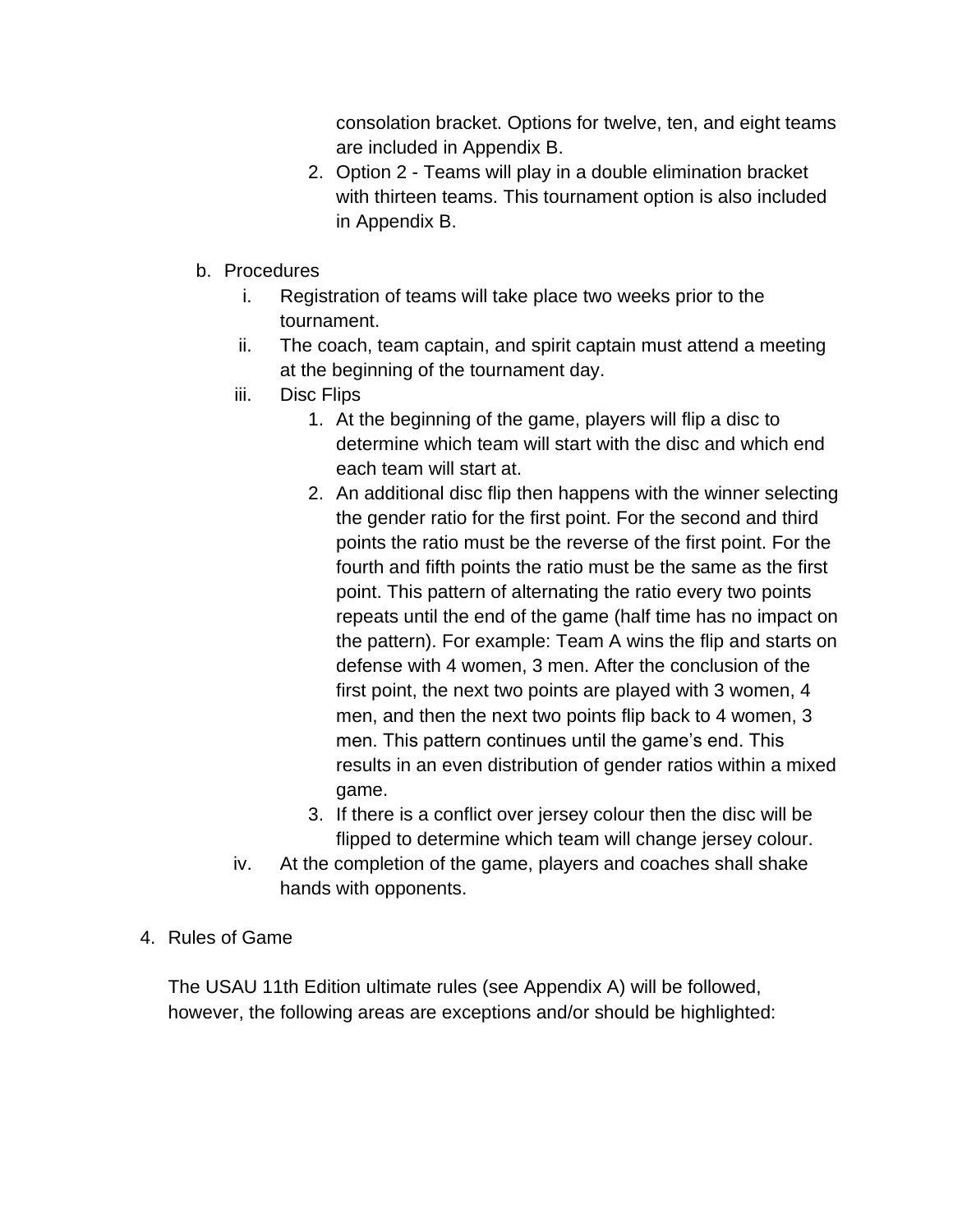a. Gender Ratio

Rule A from Section A7.2 of the WFDF Rules of Ultimate 2017, Appendix v. 1.0 - this is the rule that has been adopted by Ultimate Canada.

- i. At the start of the game, after the first disc flip, an additional disc flip happens with the winner selecting the gender ratio for the first point.
- ii. For the second and third points the ratio must be the reverse of the first point.
- iii. For the fourth and fifth points the ratio must be the same as the first point. This pattern of alternating the ratio every two points repeats until the end of the game (half time has no impact on the pattern).
- iv. For example: Team A wins the flip and starts on defense with 4 women, 3 men. After the conclusion of the first point, the next two points are played with 3 women, 4 men, and then the next two points flip back to 4 women, 3 men. This pattern continues until the game's end. This results in an even distribution of gender ratios within a mixed game.
- b. Fields
	- i. The standard field of play may be modified by the tournament convenor according to the size of the field available with a minimum rectangular area twenty five metres wide and fifty metres long with fifteen metre end zones on either end. Usually a soccer field is split in half lengthwise, but any green space of the proper size is acceptable.
	- ii. The end zones will be marked with cones. The cones near the goal posts (should any be present on the field) will be moved forward by approximately two yards to help avoid collisions with the goal posts.
	- iii. The brick mark (see Appendix A) may be modified by the tournament convenor according to the size of the field available, with a minimum distance of ten metres from each end zone, midway between the sidelines.
- c. Length of Games
	- i. Games will be thirty-five minutes in length and consist of two fifteen minute halves played straight time with a five minute break between halves. The length of game can be shortened and/or lengthened depending on the number of teams in the tournament and/or the number of fields that are available.
	- ii. Games are timed, however, the maximum score will be fifteen.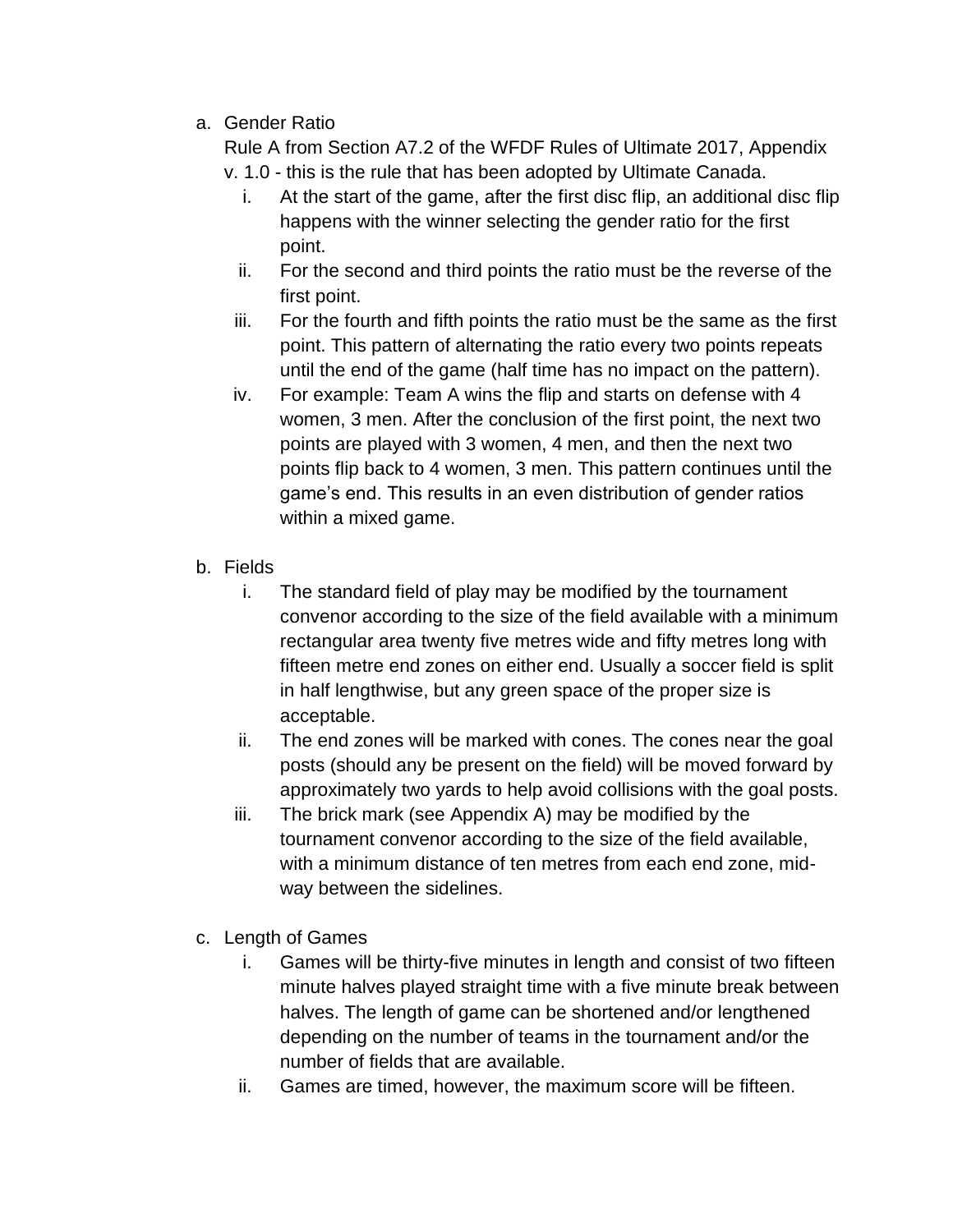- iii. Coaches must synchronize watches and monitor the time throughout the game.
- iv. As soon as the time cap is occurs, the point being played must be finished.
- v. If a point is scored before the expiration of time (even if there is only one second left) at the end of the game, a pull must occur, unless the point differential is two or more and there is no way for a team to catch up.
- d. Half Time
	- i. At half time, the point is played out and the time over fifteen minutes will be subtracted from the second half.
	- ii. The receiving team should be ready four minutes and forty five seconds after the start of half time.
	- iii. The pulling team should pull within five minutes of the start of half time.
- e. Time-outs
	- i. Each team is allowed one 1-minute time-out per half. This is different from the USAU 11th Edition rules due to the shorter length of game.
	- ii. During regular play only the team in possession of the disc can call a time-out. After a point is scored or before both teams have signaled readiness to start play, any player or coach can call a time-out.
	- iii. Once the team has returned to the field, the player in possession of the disc at the time of the time out being called must assume possession of the disc again.
	- iv. Time-outs can be called at any time during the game, except for during the last five minutes of play.
- f. Tie-breaking Procedures
	- i. For ties in standings between two teams the following should be used:
		- 1. Head-to-head record
		- 2. Most wins
		- 3. Points against
		- 4. Most points for
		- 5. Flip a disc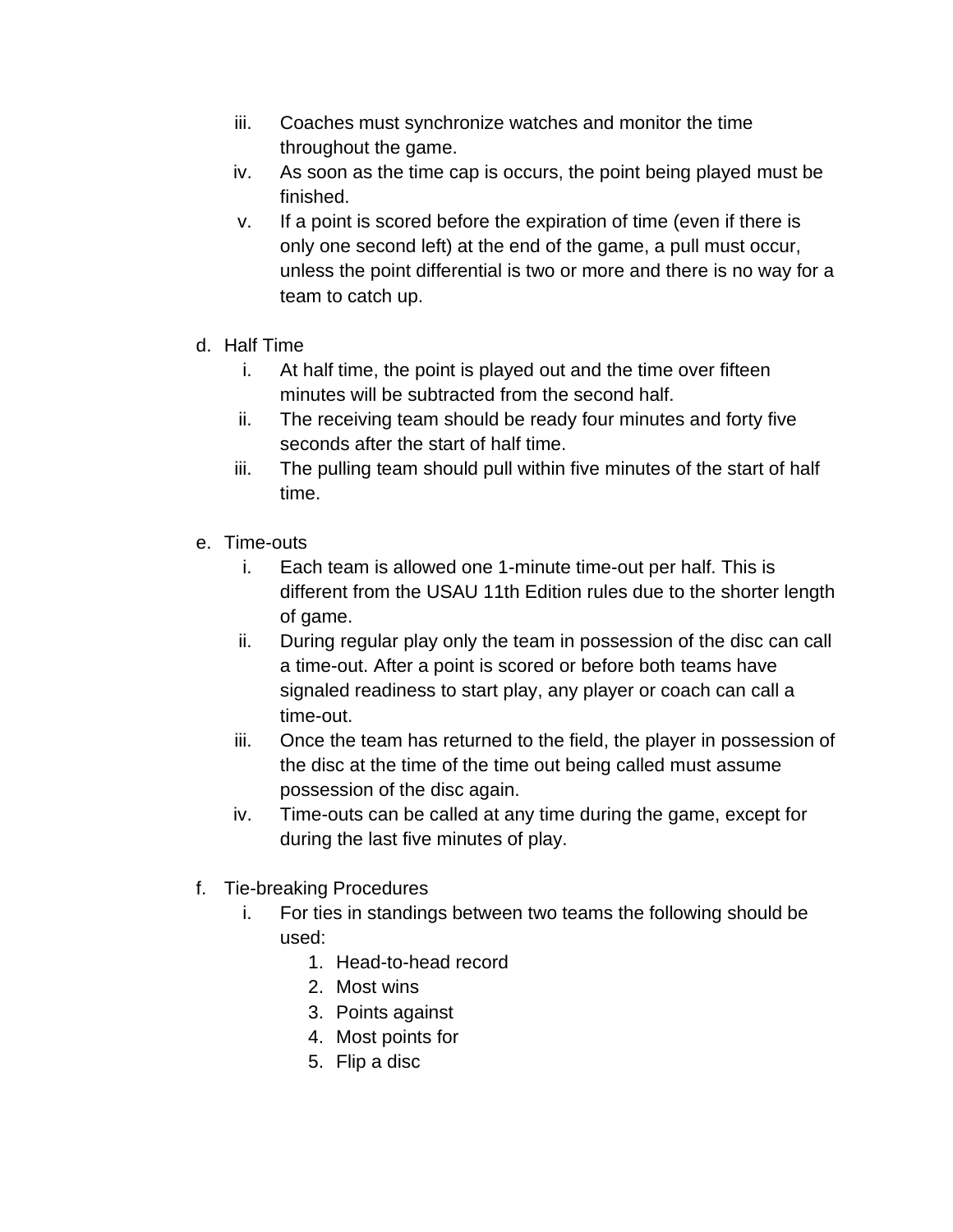- ii. For ties in standings between three teams, the following should be used:
	- 1. Head-to-head record
	- 2. Plus/minus using only the results from the tied teams
	- 3. Points against using only the results from the tied teams
	- 4. Points for using only the results between the tied teams
	- 5. Once a team wins the tie-breaker, the other teams will be subject to the head-to-head record between those two teams
- g. Foot blocks are allowed.
- h. Rule Disputes
	- i. In the event of a dispute on the field to which there is no timely resolution, both coaches are expected to be role models and facilitate/mediate a timely resolution.
	- ii. Coaches can make sure that the proper rules are known to all competitors by referring to the rule book, but should not make the call. The responsibility of making/enforcing the decision/resolution on the field lies strictly in the hands of the competitors on the field.
	- iii. The only exception to the above is if an official Observer is present at the game in which case he/she will help to facilitate the calls, if required. Observers will be present for playoff rounds.
- i. Substitutions
	- i. Substitutions are only made after points.
	- ii. There is no limit to the number of times a player may be substituted into and out of a game.
	- iii. Players not in the game may replace players in the game after a point and during an injury timeout for the injured player.
- j. Coaching and Player Zones
	- i. Where possible, players and coaches from opposing teams shall be on the opposite sides of the field. Players and coaches should not be on both sides of the field at one time.
	- ii. When teams must be on the same side of the field, players must remain on their respective half of the field for the duration of the game. Coaches are allowed to coach from anywhere along the sideline.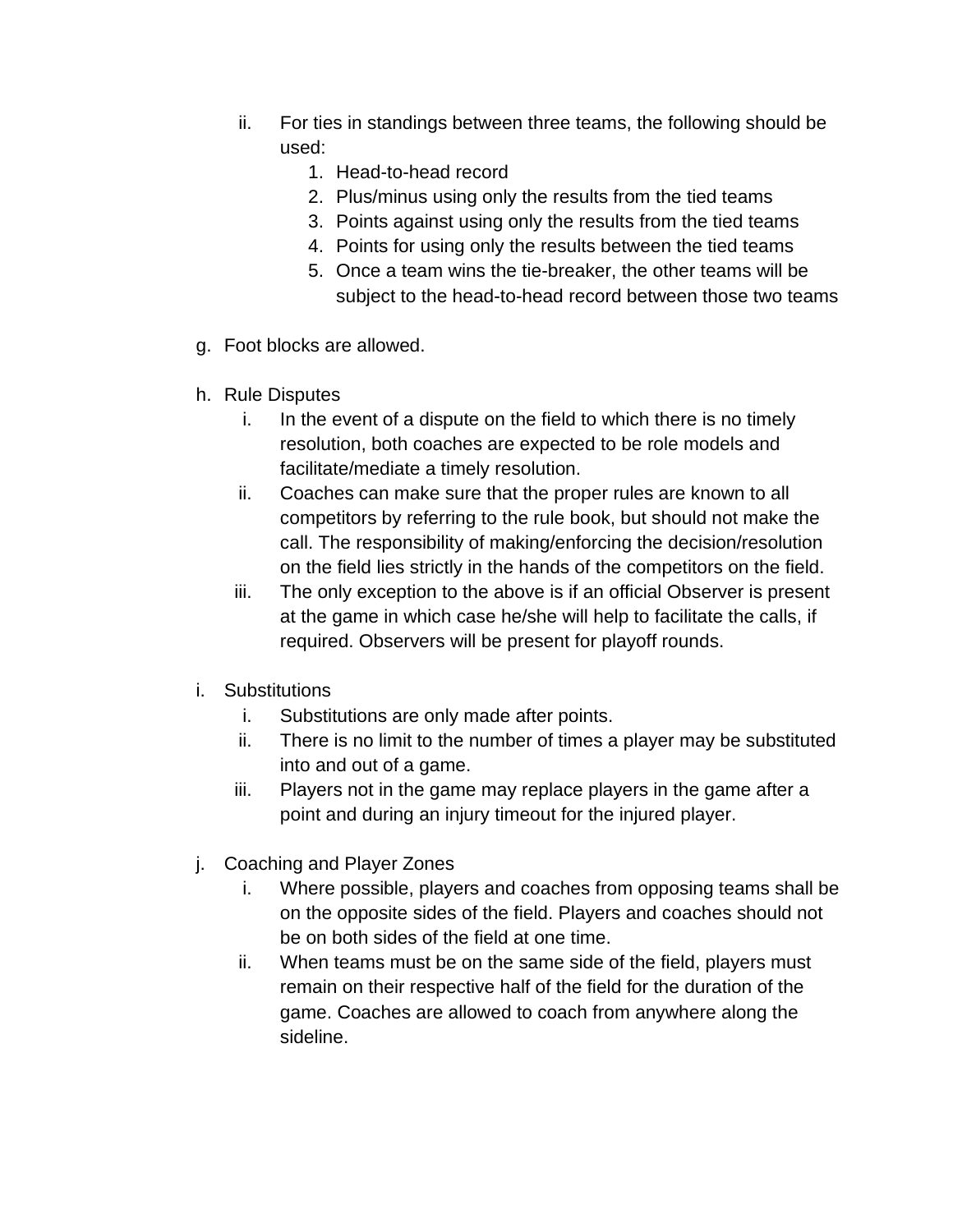#### 5. Spirit of the Game

Spirit of the Game is used to describe the respect that every player in the game has for the rules and their fellow players. Teams are expected to play hard and be competitive, but never at the expense of mutual respect among competitors, adherence to the rules or the basic joy of playing.

- a. No referees exist for this tournament and the players officiate. The only exception here could be in the event of the presence of an Observer who would help to facilitate resolutions in calls should the need arise. Observers will be present for playoff rounds.
- b. Teams will be required to have a Spirit Captain who is responsible for leadership in the promotion of good spirit during games (see Appendix C).
- c. Upon completion of a game, teams should participate in a Spirit Circle (see Appendix D).
- d. Teams will be required to complete spirit of the game score sheets for each of their games (see Appendix E).
- e. Upon completion of the tournament, the spirit points will be totaled and a spirit award will be awarded to the team with the highest point total.
- 6. Uniforms and Equipment
	- a. Uniforms
		- i. All players will wear identical shirts that will ideally also be marked with a number that is unique to that player on the team.
		- ii. Teams must have a second set of uniforms/pinnies in the event of two opposing teams with uniforms of a similar colour.
		- iii. If there is a conflict over jersey colour then the disc will be flipped to determine which team will change jersey colour.
	- b. Equipment
		- i. Game discs will be any WFDF approved frisbee and should be white in colour with the official 175 gram weight.
- 7. First Aid
	- a. Coaches should have a first aid kit on hand for their team.
	- b. A qualified first aid person/team will be on hand for the duration of the tournament.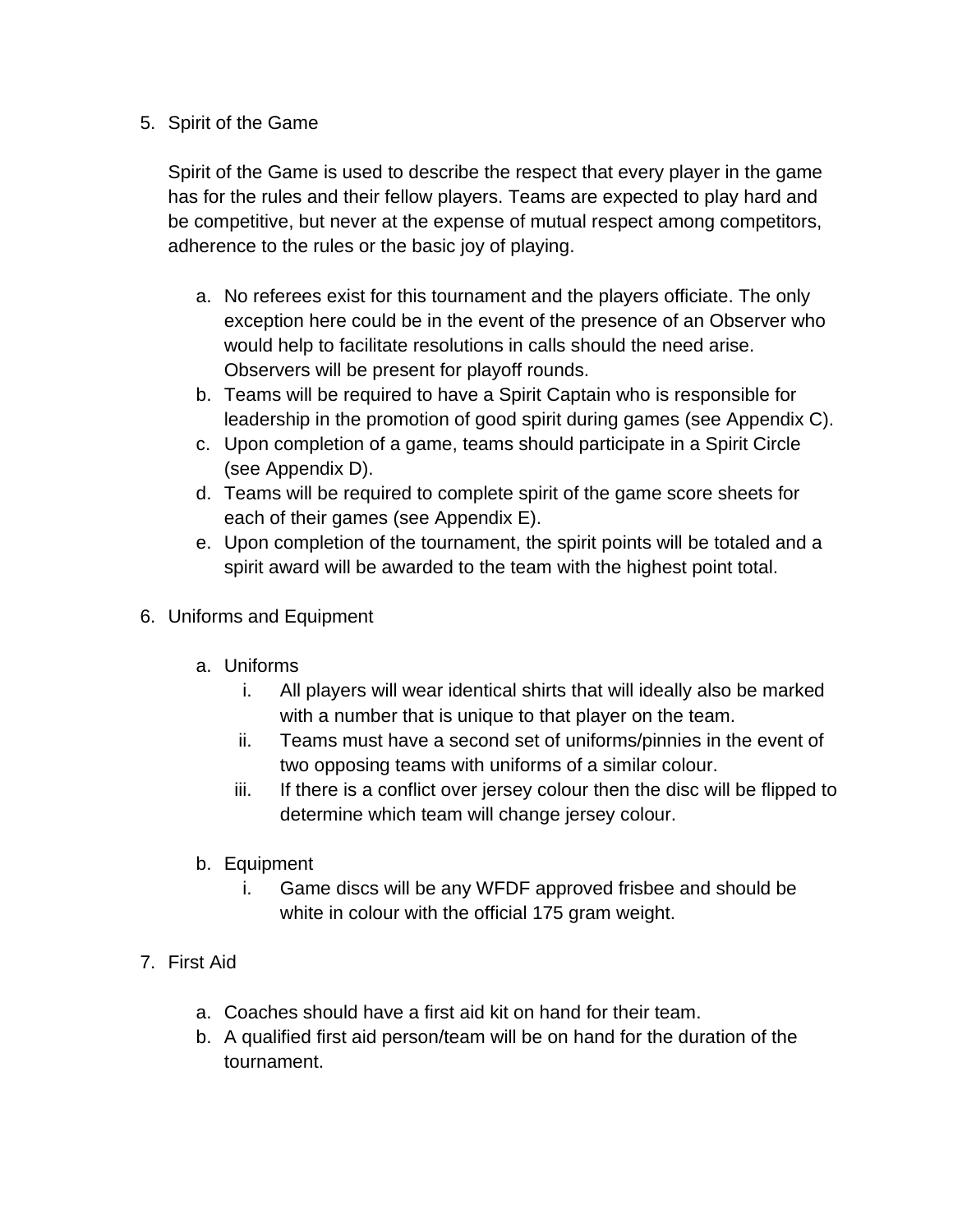#### 8. Awards

- a. The winners of the finals will receive a KASSAA Championship Trophy and KASSAA medals
- b. The second place team will receive KASSAA second place medals.
- c. The top score for spirit will receive an award for spirit.
- d. The top two schools of the finals will represent KASSAA Ultimate at the EOSSAA Championships if needed. There is a possibility for more teams, depending on the number of local associations that run championships.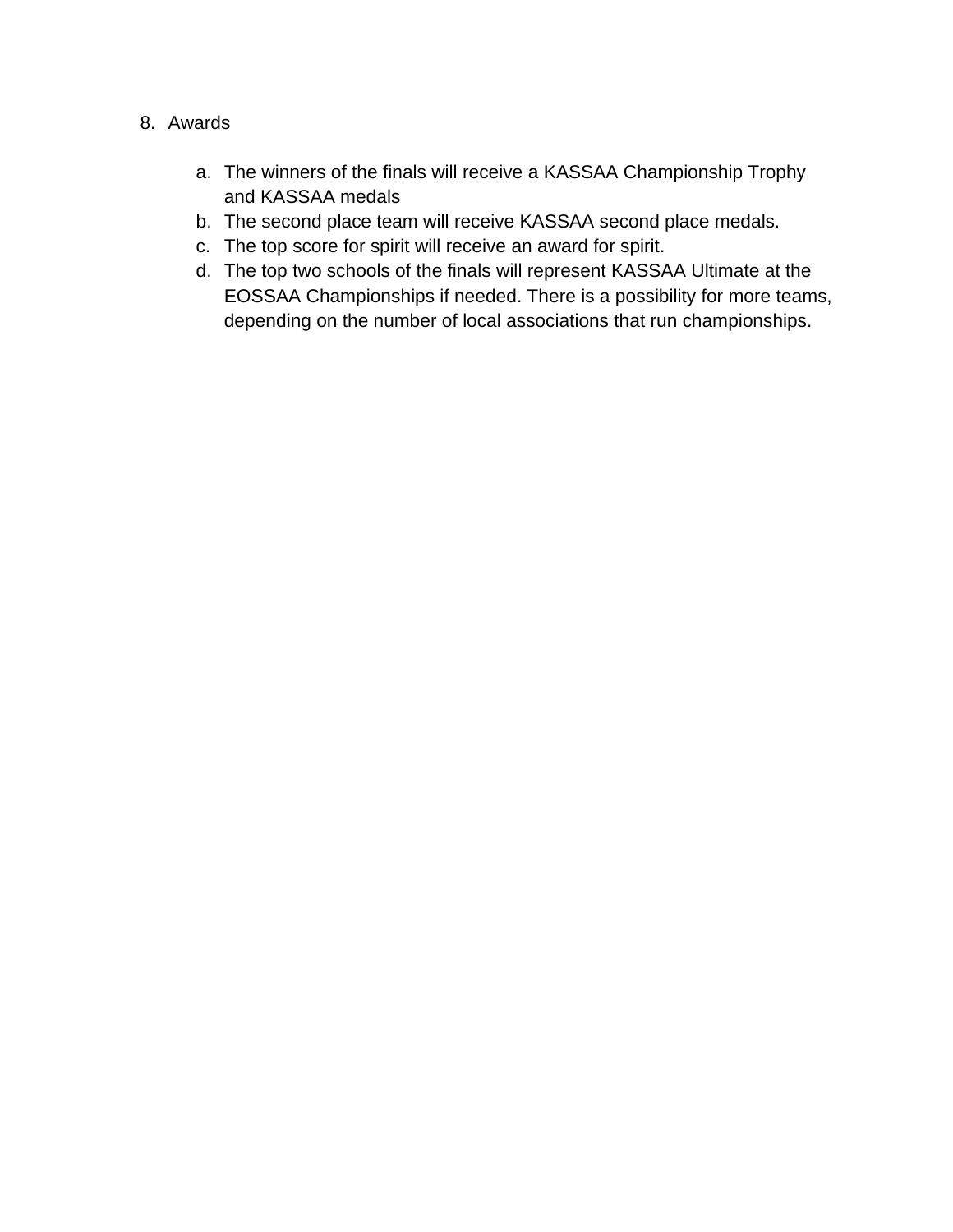#### **APPENDIX B - Possible Tournament Structures**

**i.**

#### **Twelve Team Round Robin**

#### **Initial Pools (numbers refer to seeding)**

| Pool A | Pool B | Pool C | Pool D |
|--------|--------|--------|--------|
|        |        |        |        |
|        |        | h      |        |
|        | 10     |        |        |

#### **Round Robin Pool Play Schedule**

| <b>Time</b>                                            | Field 1 | <b>Field 2</b> | Field 3                                            | Field 4 |
|--------------------------------------------------------|---------|----------------|----------------------------------------------------|---------|
| 9:00-9:35                                              |         |                | A1 vs A3   B1 vs B3   C1 vs C3   D1 vs D3          |         |
| 9:50-10:25   A1 vs A2   B1 vs B2   C1 vs B2   D1 vs D2 |         |                |                                                    |         |
| 10:40-11:15   A2 vs A3                                 |         |                | $\vert$ B2 vs B3 $\vert$ C2 vs C3 $\vert$ D2 vs D3 |         |

 $Wins =$  three points

 $Tie = two points$ 

Loss = one point (loss of less than four points)/zero points (loss by four or more points)

After the pool play, teams will be reseeded in the following table:

| Pool A | Pool B | Pool C | Pool D |
|--------|--------|--------|--------|
| 1st    | 1st    | 1st    | 1st    |
| 2nd    | 2nd    | 2nd    | 2nd    |
| 3rd    | 3rd    | 3rd    | 3rd    |

After pool play (two games each), the top two teams in each pool will enter into an eight team championship bracket and the bottom team in each pool will enter in a four team bracket for 9th place.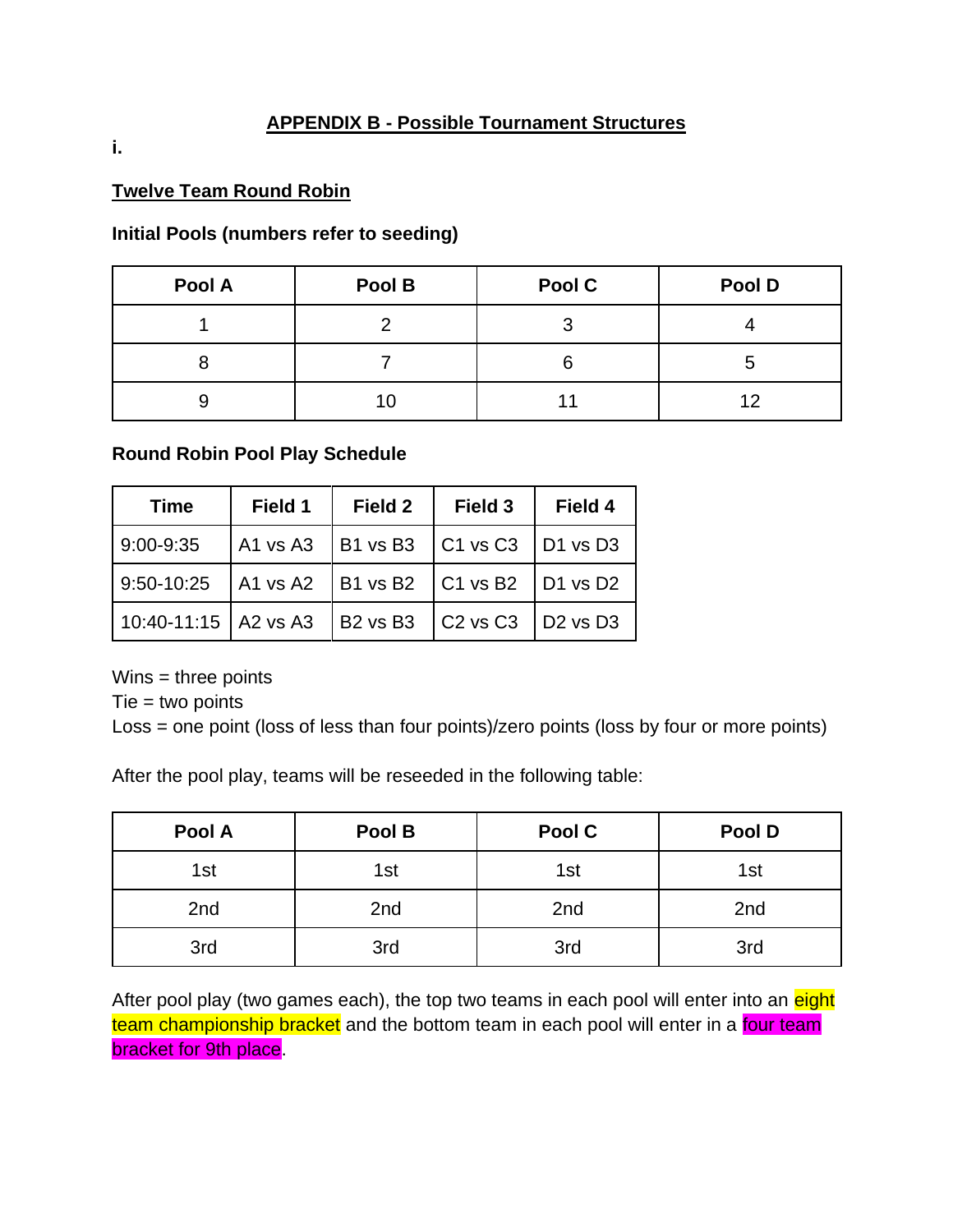| Time          | Field 1             | Field 2                  | Field 3        | Field 4        |
|---------------|---------------------|--------------------------|----------------|----------------|
| 11:45-12:20   | X: 3rd A v<br>3rd B | Y: 3rd C v<br>3rd D      |                |                |
| 12:35-1:10    | Q1: 1st A           | Q2: 1st B                | Q3: 1st C      | Q4: 2nd C      |
|               | v 2nd B             | v 2nd A                  | v 2nd D        | v 1st D        |
| $1:25 - 2:00$ | <b>S3: LQ1 v</b>    | <b>S4: LQ2 v</b>         | <b>S1: WQ1</b> | <b>S2: WQ2</b> |
|               | LQ4                 | LQ3                      | v WQ4          | v WQ3          |
| $2:15 - 2:50$ | 7th: LS3 v          | 5th: WS3                 | 9th: WX v      | 11th: $LXv$    |
|               | LS4                 | v WS4                    | WY             | LY             |
| $3:05 - 3:40$ | 3rd: LS1 v<br>LS2   | <b>1st: WS1</b><br>v WS2 |                |                |

**Ten Team Round Robin**

**Initial Pools (numbers refer to seeding)**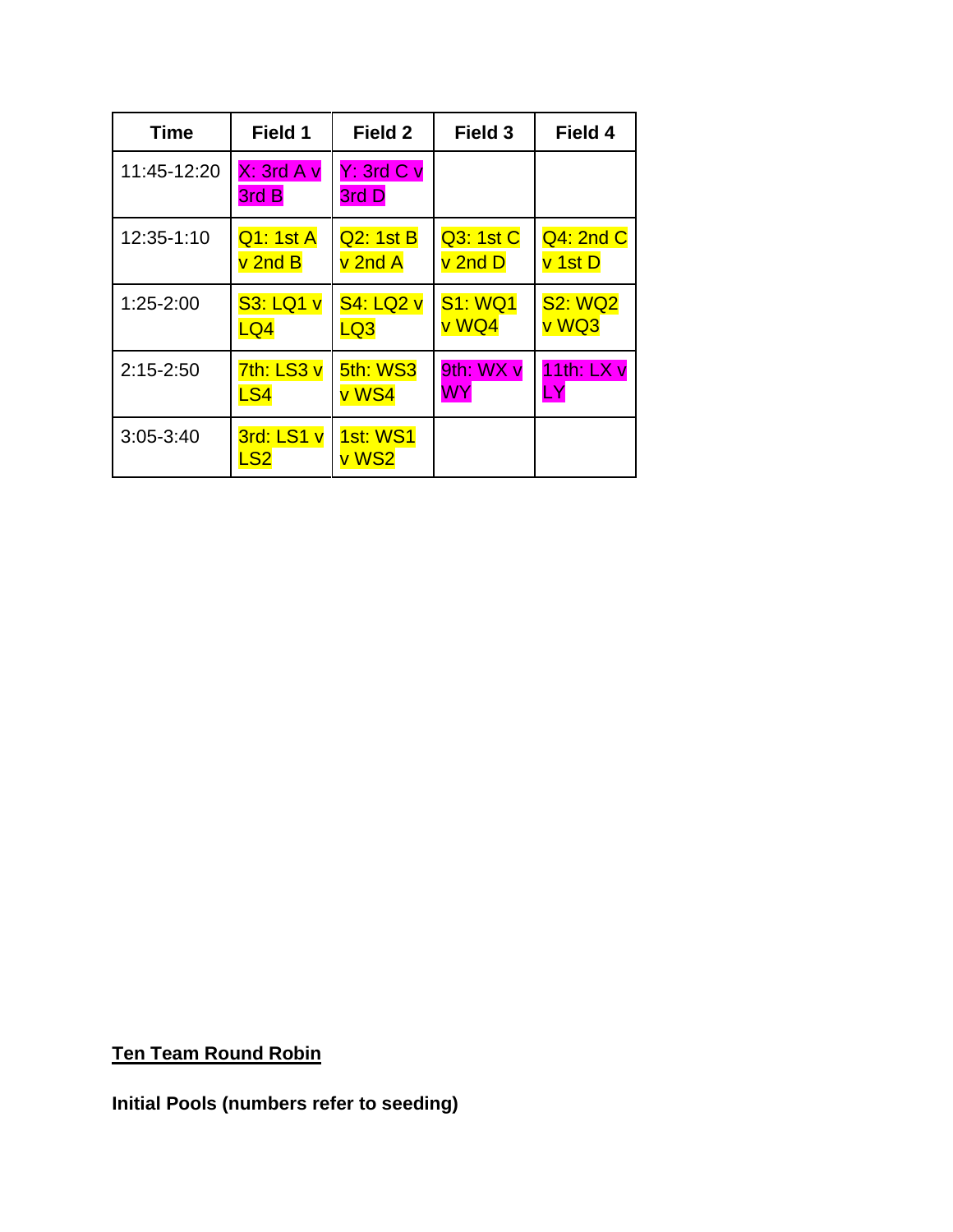| Pool A | Pool B |
|--------|--------|
|        | າ      |
| 3      |        |
| 5      | 6      |
|        |        |
| 9      | 10     |

#### **Round Robin Pool Play Schedule**

| <b>Time</b>   | Field 1      | Field 2      | Field 3        | Field 4               |
|---------------|--------------|--------------|----------------|-----------------------|
| $9:00 - 9:35$ | A1 vs $A2$   | $A3 \vee A4$ | B1 v B2        | <b>B3</b> v B4        |
| 9:50-10:25    | $A1 \vee A3$ | $A2 \vee A5$ | <b>B1 v B3</b> | <b>B2</b> v B5        |
| 10:40-11:15   | l A1 v A4    | A3 v A5      | <b>B1</b> v B4 | <b>B3</b> v <b>B5</b> |
| 11:30-12:05   | $A1 \vee A5$ | $A2 \vee A4$ | <b>B1 v B5</b> | <b>B2 v B4</b>        |
| 12:20-1:05    | $A2 \vee A3$ | A4 v A5      | <b>B2 v B3</b> | <b>B4v B5</b>         |

Wins = three points

 $Tie = two points$ 

Loss = one point (loss of less than four points)/zero points (loss by four or more points)

After the pool play, teams will be reseeded in the following table:

| Pool A | Pool B |
|--------|--------|
| 1st    | 1st    |
| 2nd    | 2nd    |
| 3rd    | 3rd    |
| 4th    | 4th    |
| 5th    | 5th    |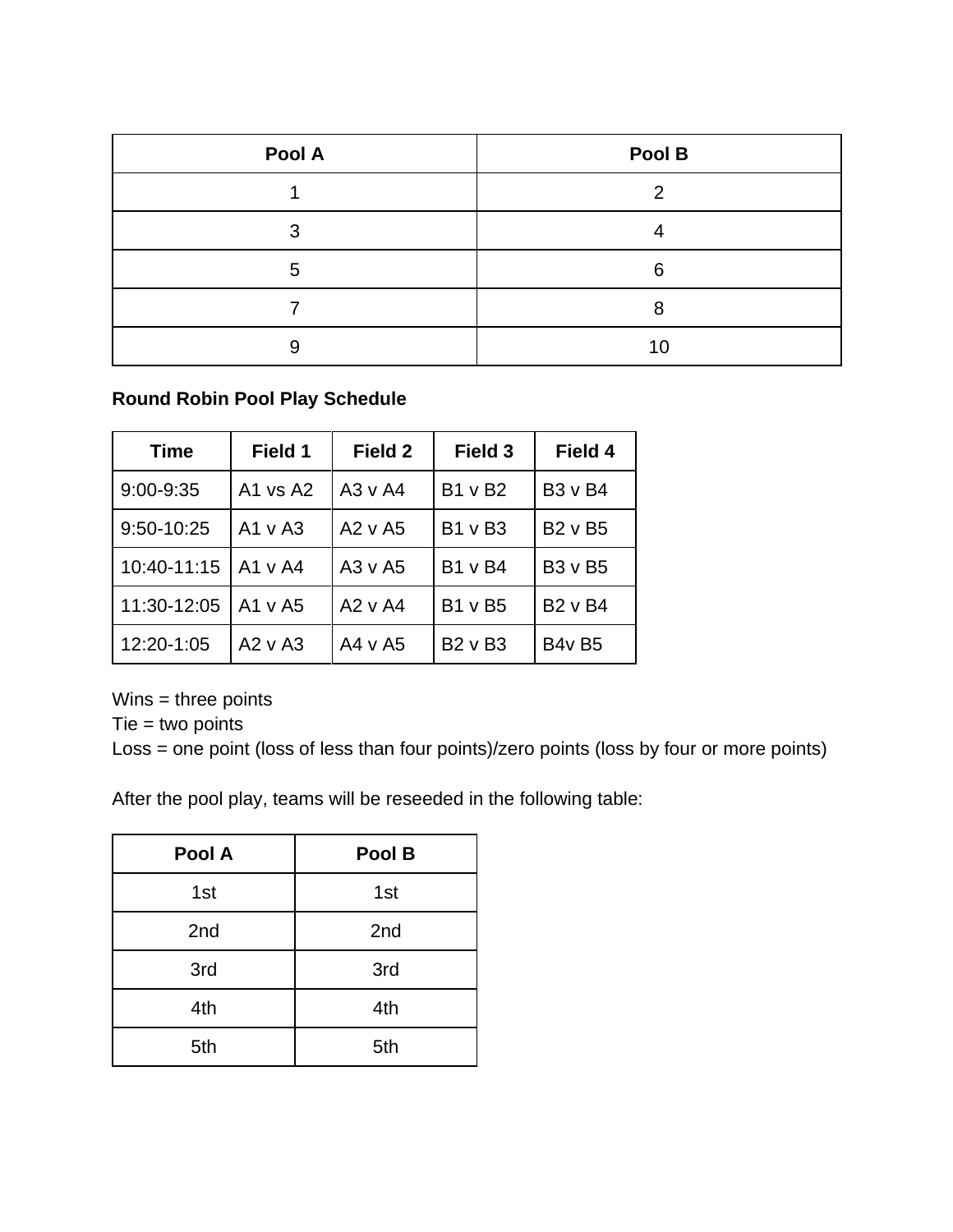After pool play (four games each), crossover to determine final placement (ie.. 1st A plays 1st B to determine 1st/2nd, 2nd A plays 2nd B for 3rd/4th and so on).

| <b>Time</b>   | Field 1              | Field 2              | Field 3          | Field 4              |
|---------------|----------------------|----------------------|------------------|----------------------|
| $1:35 - 2:10$ | 5th $A$ $v$<br>5th B | 2nd $A$ $v$<br>2nd B | 3rd A v<br>3rd B | 4th $A$ $v$<br>4th B |
| $2:15 - 2:50$ | 1st A v<br>1st B     |                      |                  |                      |

#### **Eight Team Round Robin**

**Initial Pools (numbers refer to seeding)**

| Pool A | Pool B |
|--------|--------|
|--------|--------|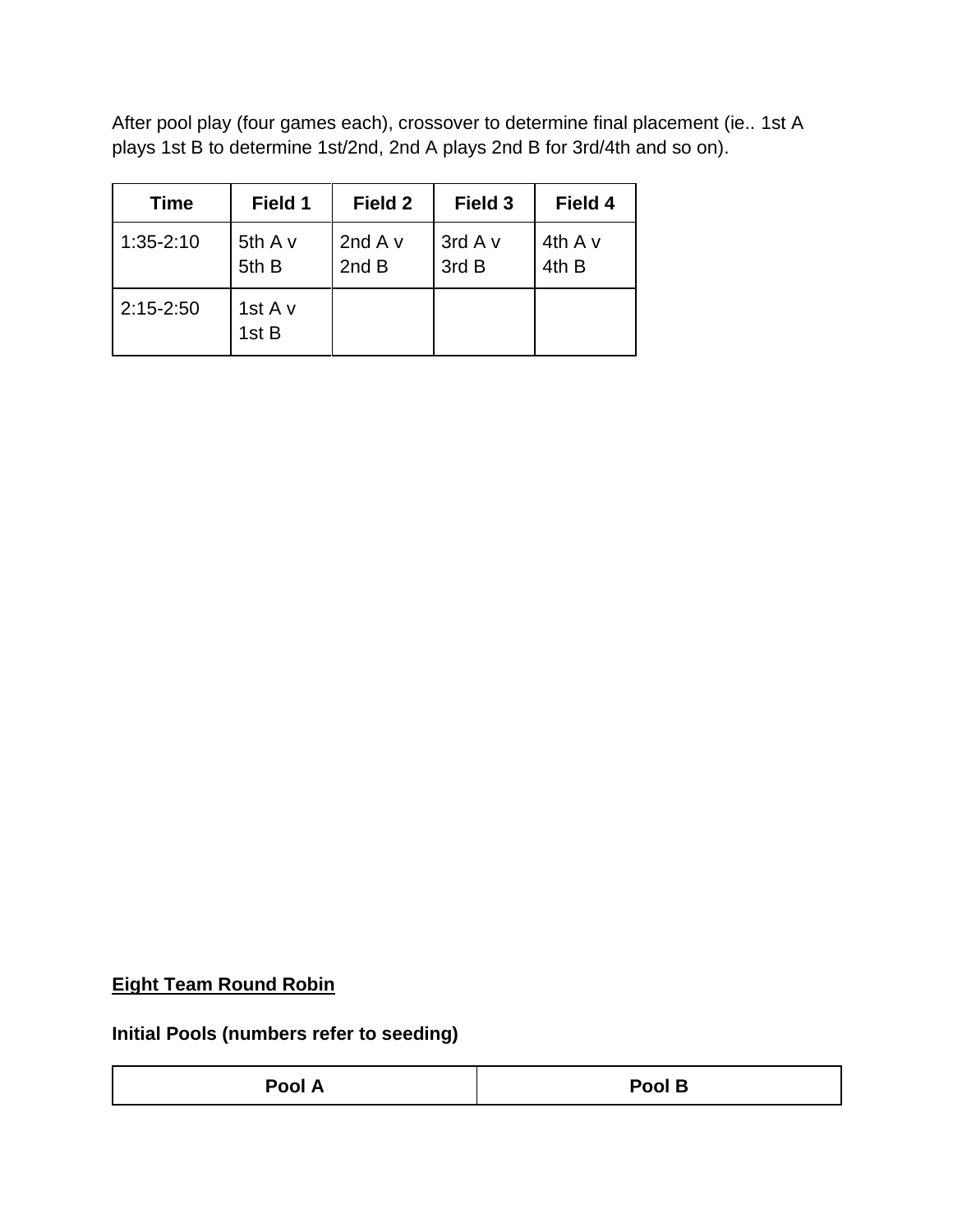#### **Round Robin Pool Play Schedule**

| <b>Time</b>           | Field 1      | Field 2      | Field 3        | Field 4        |
|-----------------------|--------------|--------------|----------------|----------------|
| $9:00 - 9:35$         | $A1 \vee A2$ | $A3 \vee A4$ | B1 v B2        | <b>B3</b> v B4 |
| 9:50-10:25            | $A1 \vee A3$ | $A2 \vee A4$ | <b>B1 v B3</b> | <b>B2 v B4</b> |
| 10:40-11:15   A1 v A4 |              | $A2 \vee A3$ | <b>B1 v B4</b> | $B2 \vee B3$   |

Wins = three points

 $Tie = two points$ 

Loss = one point (loss of less than four points)/zero points (loss by four or more points)

After the pool play, teams will be reseeded in the following table:

| Pool A | Pool B |
|--------|--------|
| 1st    | 1st    |
| 2nd    | 2nd    |
| 3rd    | 3rd    |
| 4th    | 4th    |

After pool play (three games each), there will be a four team championship bracket and a four team consolation bracket.

| Time                                                         | Field 1            | <b>Field 2</b> | Field 3   | Field 4                     |
|--------------------------------------------------------------|--------------------|----------------|-----------|-----------------------------|
| 11:45-12:20   <mark>S1: 1st A   S2: 1st B   S3: 3rd A</mark> | $\mathsf{v}$ 2nd B | $v$ 2nd $A$    | $v$ 4th B | <b>S4: 3rd B</b><br>v 4th A |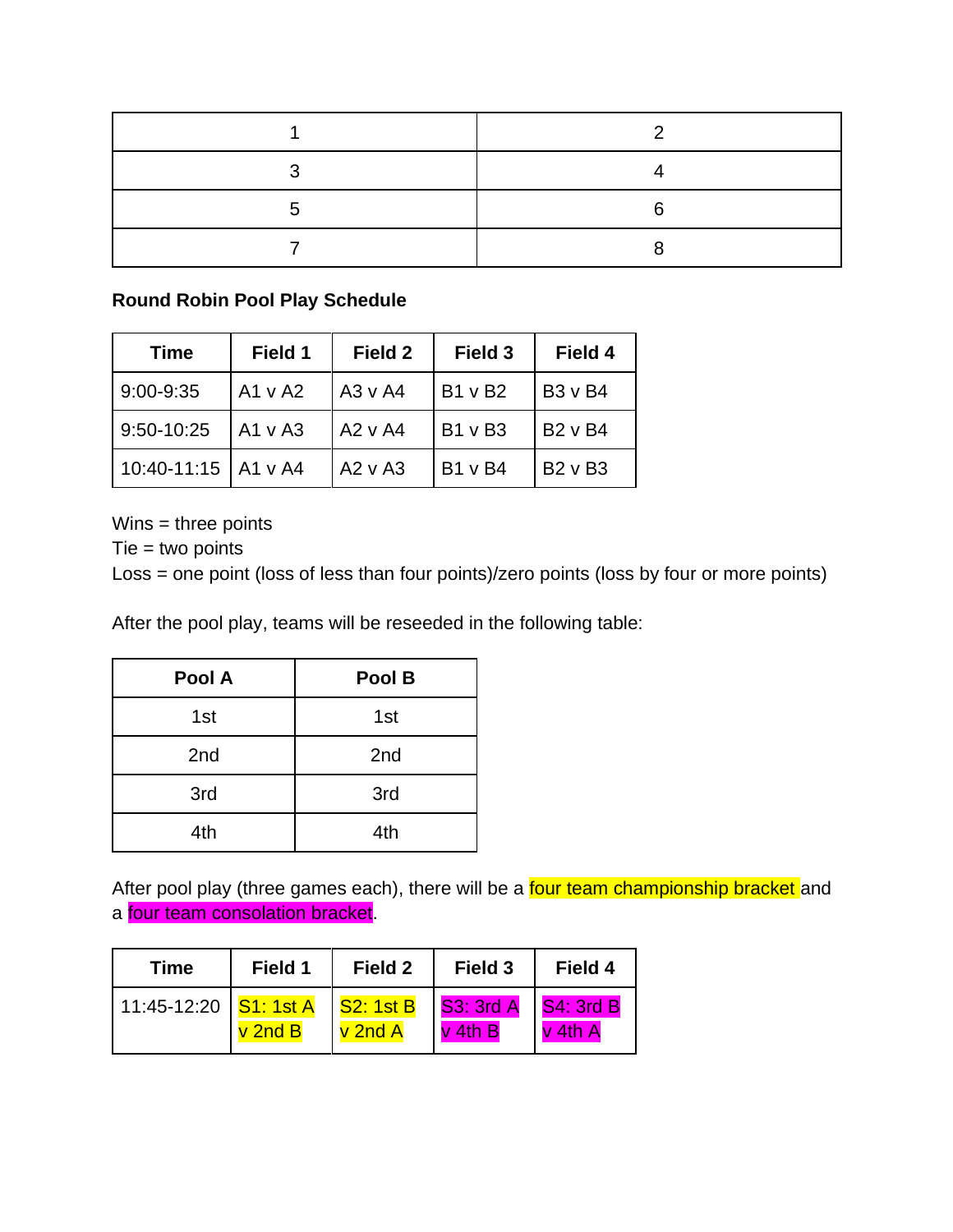| 12:35-1:10    | 5th: WS3<br>v WS4        | 7th: LS3 v<br>.S4                       |  |
|---------------|--------------------------|-----------------------------------------|--|
| $1:25 - 2:00$ | <b>1st: WS1</b><br>v WS2 | 3rd: LS1 v<br>$\overline{\mathsf{.}$ S2 |  |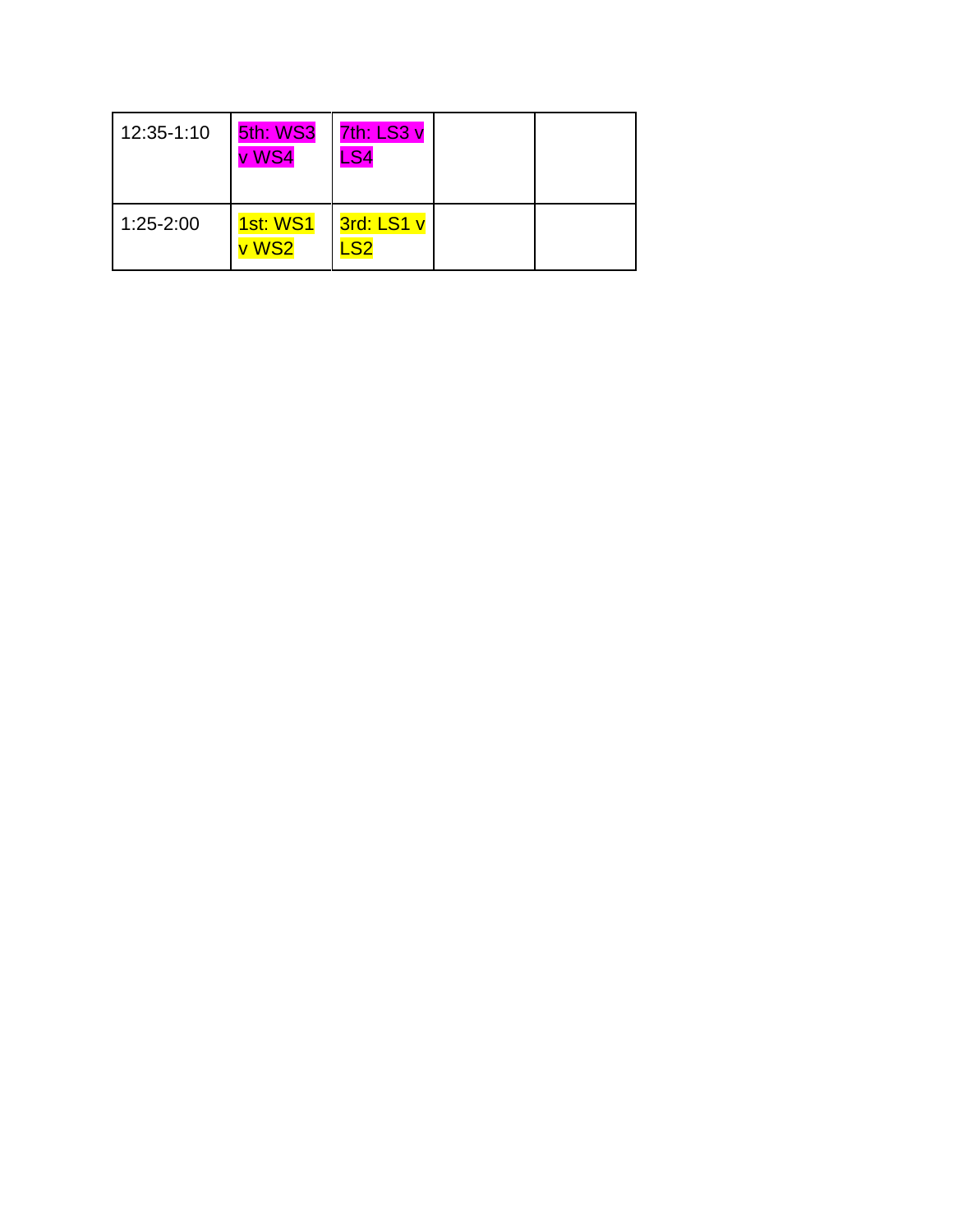## **Three Game Guarantee Bracket (with thirteen teams)**

# **Initial Seeding**

| $\mathbf{1}$             |  |
|--------------------------|--|
| $\overline{c}$           |  |
| 3                        |  |
| $\overline{\mathcal{A}}$ |  |
| 5                        |  |
| 6                        |  |
| $\overline{7}$           |  |
| 8                        |  |
| 9                        |  |
| 10                       |  |
| 11                       |  |
| 12                       |  |
| 13                       |  |
|                          |  |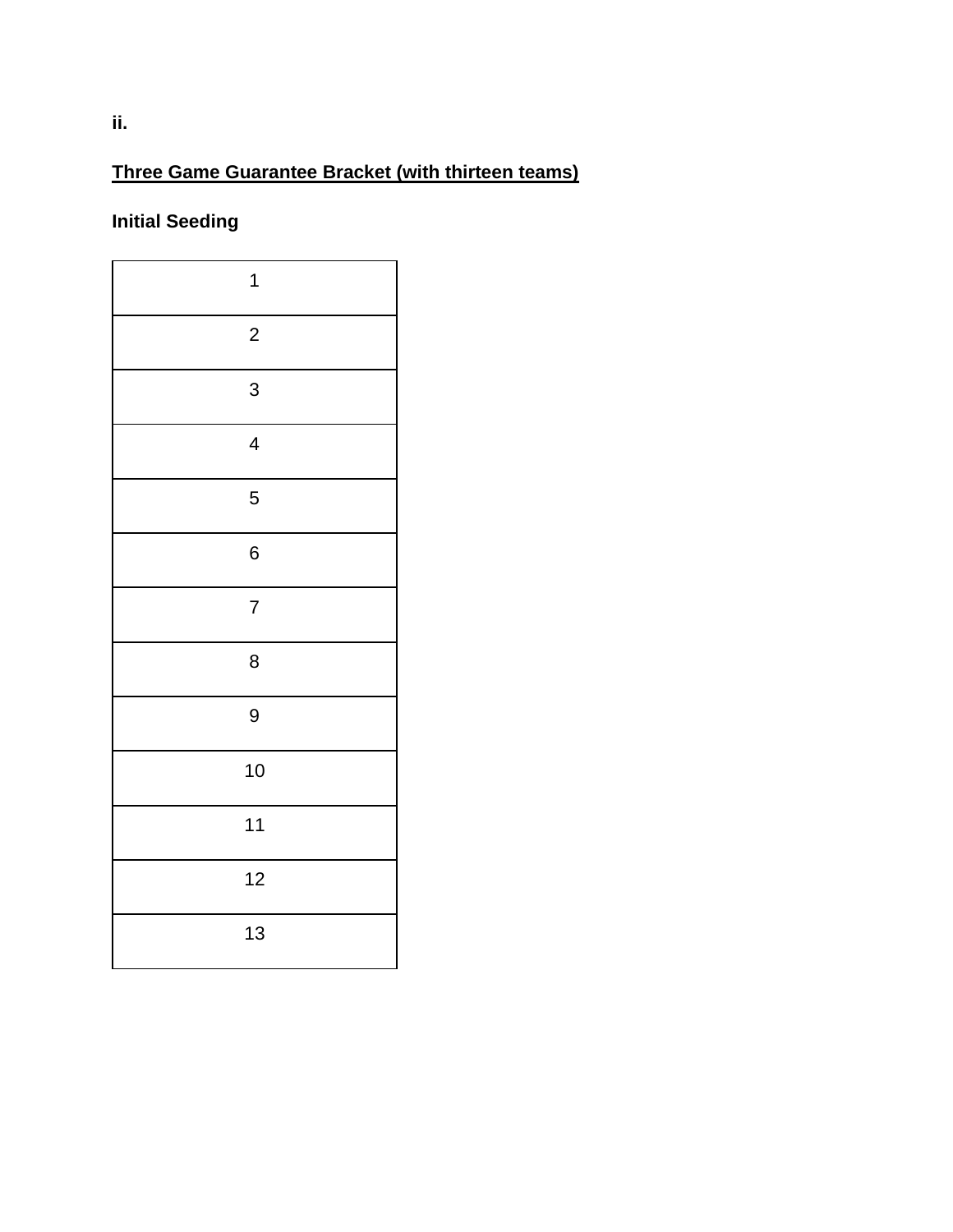|                        |                |                | $\overline{121}$ |             |         |             | Field 1 | $2:00 - 2:35$   |              |     |              |         | <b>W22</b><br>G22      |                |                 |             |                |         |             |                |     |
|------------------------|----------------|----------------|------------------|-------------|---------|-------------|---------|-----------------|--------------|-----|--------------|---------|------------------------|----------------|-----------------|-------------|----------------|---------|-------------|----------------|-----|
|                        |                |                |                  |             |         |             |         | W <sub>19</sub> |              |     |              |         |                        |                |                 |             |                | W20     |             |                |     |
|                        |                |                |                  |             |         |             |         | G19             |              |     |              | Field 1 | 1:10-1:45              |                |                 |             |                | G20     |             |                |     |
|                        |                |                |                  |             | VI17    |             |         | Field 2         | 12:20-12:55  |     |              |         |                        |                | W <sub>18</sub> |             |                | Field 3 | 12:20-12:55 |                |     |
| 15                     | Winner G15     |                |                  |             |         | G17         |         |                 |              | L15 |              |         |                        |                |                 | G18         |                |         |             |                | L16 |
|                        |                |                | $\frac{1}{2}$    |             | Field 3 | 11:30-12:05 |         | $\frac{2}{3}$   |              |     |              |         | $\frac{3}{2}$          |                | Field 4         | 11:30-12:05 |                | W14     |             |                |     |
| 11:30-12:05<br>Field 1 |                |                | Field 1          | 10:40-11:15 |         |             |         | Field 2         | 10:40-11:15  |     |              |         | 10:40-11:15<br>Field 3 |                |                 |             |                | Field 4 | 10:40-11:15 |                |     |
|                        | G <sub>2</sub> | $\overline{3}$ | $\overline{5}$   |             |         | S           |         | G <sub>12</sub> | $\mathbf{C}$ |     | $\mathbf{C}$ |         | G <sub>13</sub>        | $\overline{5}$ |                 |             | $\overline{a}$ | G14     |             | $\overline{1}$ |     |

 $\overline{G}$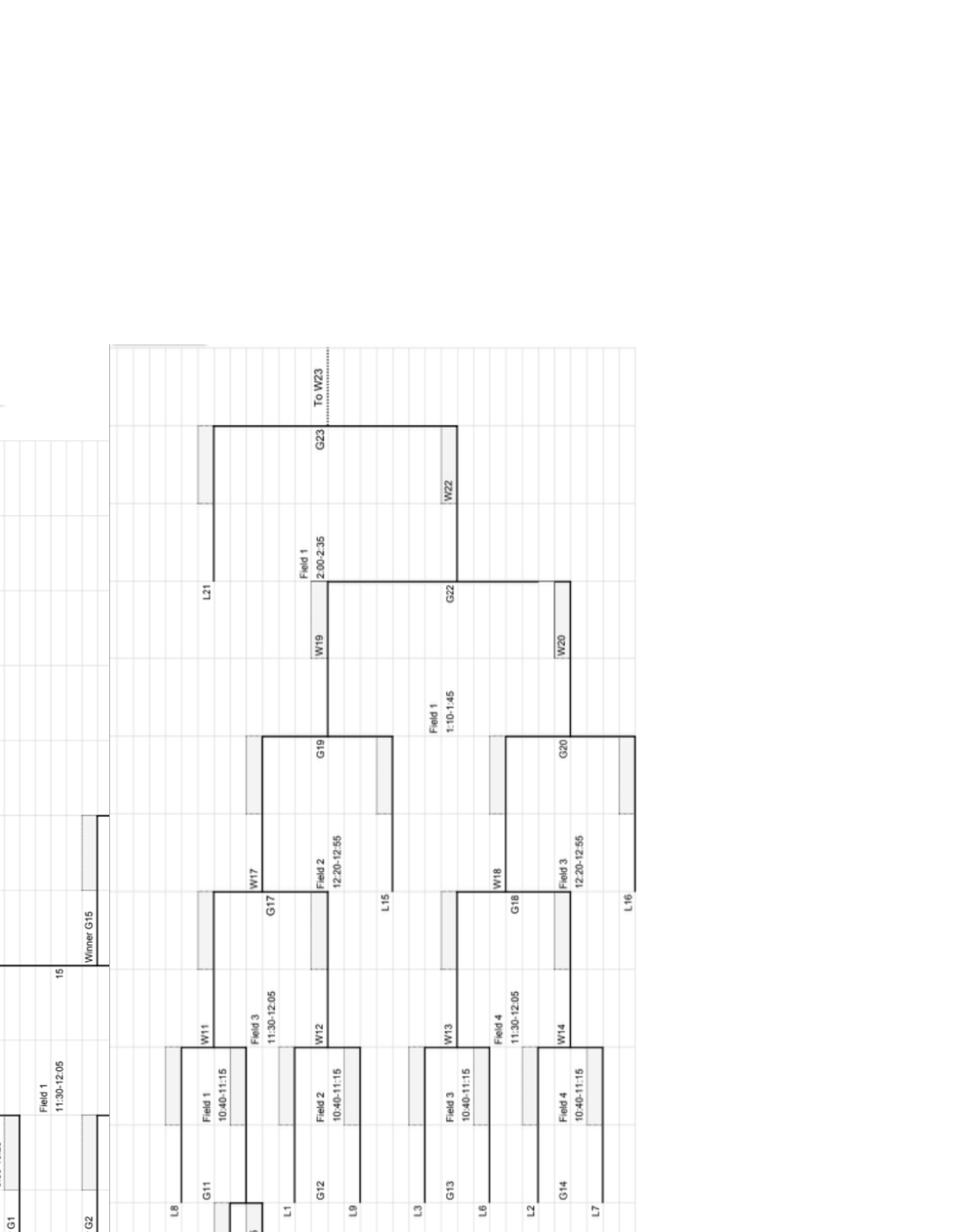## **APPENDIX C - Spirit Captain Responsibilities (adapted from WFDF)**

Spirit Captain responsibilities are off the field.

The Spirit Captain shall:

- Meet with the opposition Spirit Captain a few minutes before the games. This is a great way to start things off on a friendly note.
- Communicate with the other Spirit Captain if any spirit problems arise. Earlier rather than later is best, as this can avoid a game going "bad", especially where the two teams have different viewpoints or expectations.
- Aid your teammates in resolving spirit issues off the field/between points and after games
- Enter or return scores promptly to tournament organizers or scorekeepers.
- Hand in spirit score sheets.
- BE CALM in the heat of the game and remind your teammates to do the same.
	- Breathe.
	- Explain what you think happened.
	- Consider what they think happened.
	- Ask for advice.
	- Listen.
	- Make the Call.

Remember, players have 30 seconds to resolve any issue before the disc goes back to the thrower.

## **APPENDIX D - Spirit Circle Description (adapted from WFDF)**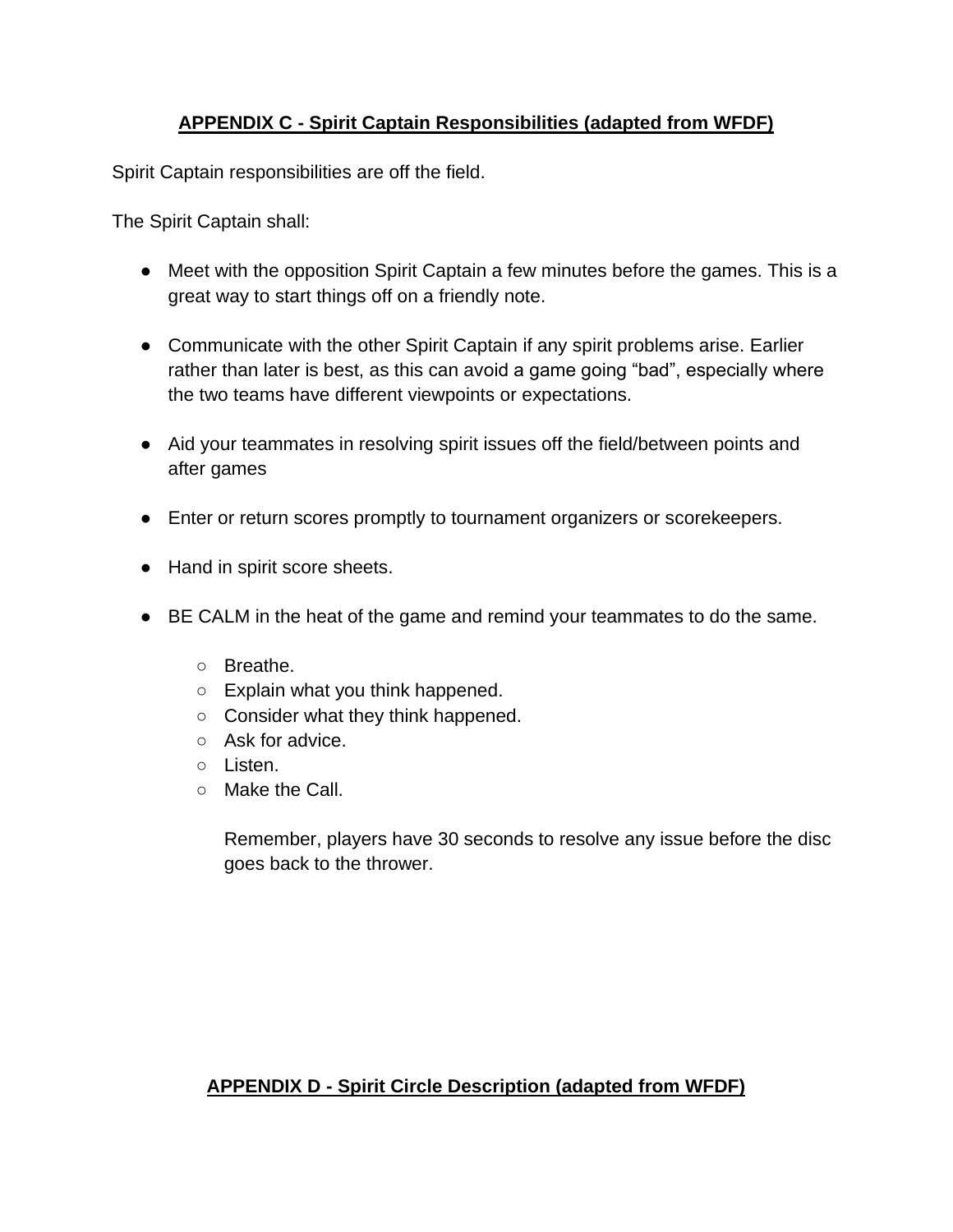Spirit Circles are highly encouraged and ideally utilized to address spirit issues, discuss game situations, and/or compliment the other team on a great game. Be open, honest and candid, but not abusive. A Spirit Circle should occur after every game and is an opportunity to learn and educate. Captains will lead spirit circles and they should take no longer than 5 minutes. They can also include spirit games.

Talking points for a Spirit Circle could be:

- A few things that went well during the game.
- One thing the other team could work on.
- Highlights of plays/specific players.

Immediately after the Spirit Circle is a good time for the Captains and Spirit Captains to meet briefly with their teams and share impressions on the game, to help advise one another on what went right and what could be improved in the future, and to complete the spirit score sheet.

#### **APPENDIX E - Spirit Score Sheet (from WFDF)**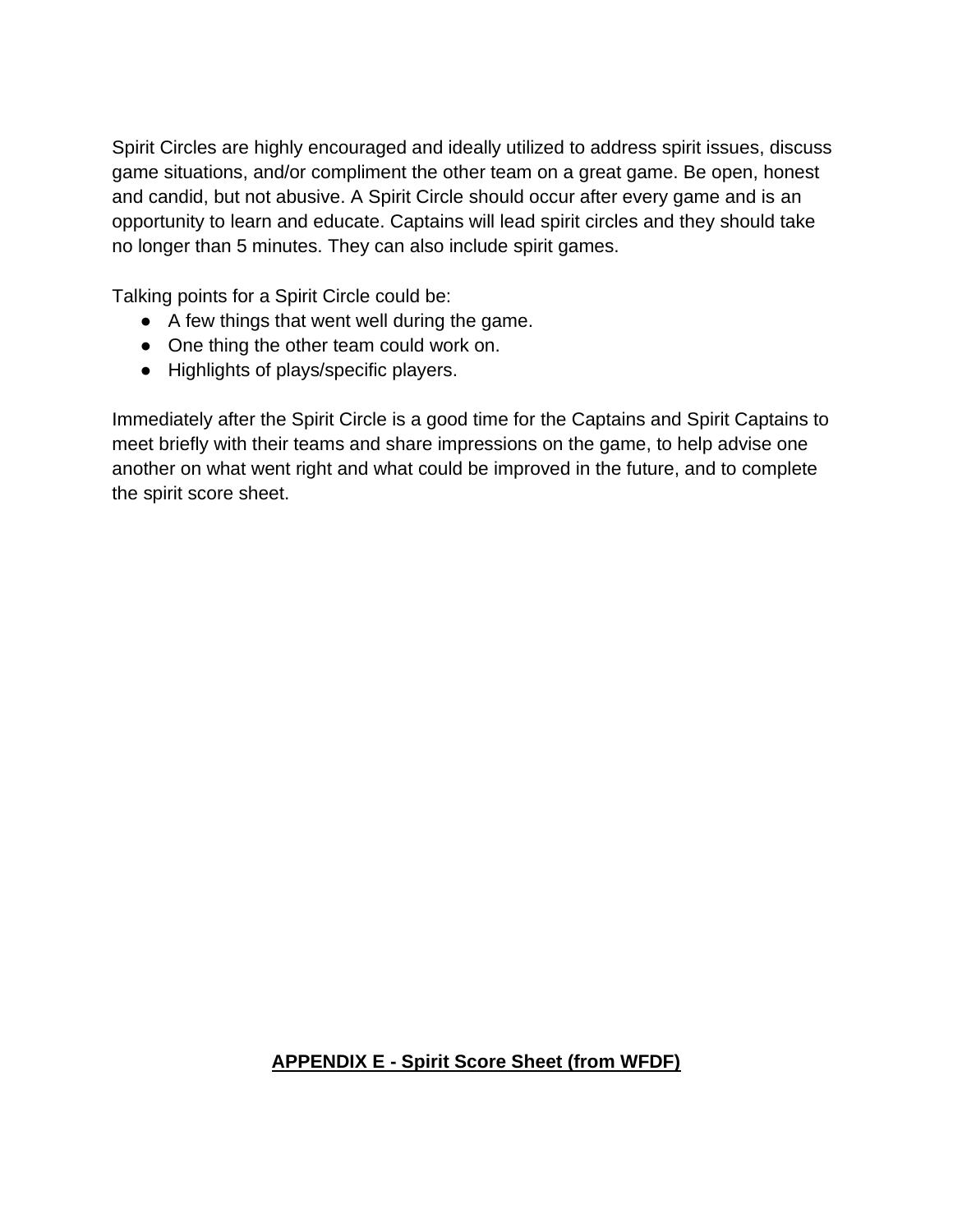Using the spirit scoring system:

the appropriate manner.

- There are five principles of Spirit: 1) Rules Knowledge and Use, 2) Fouls and Body Contact, 3) Fair-Mindedness, 4) Positive Attitude and Self-Control, 5) Communication.
- Spirit scoring is a team effort! Encourage all players to hold up fingers to "vote" for the score they think should be given in each category. People with outlying opinions (0s, 4s or maybe 1s and 3s) should speak about why they feel this way. Other players can then adjust their score, and then an average is taken.
- Remember: a "2" is a normal score. Normal total scoring is between 8-13.

| Day                                                                                                                                                                                                           |          |                 |                    |          | Your Team Name (division) |
|---------------------------------------------------------------------------------------------------------------------------------------------------------------------------------------------------------------|----------|-----------------|--------------------|----------|---------------------------|
| SPIRIT OF THE GAME SCORE SHEET                                                                                                                                                                                | Opponent |                 |                    |          |                           |
| Your whole team should be involved in rating the other<br>team! Circle one box in each of the five lines and sum up<br>the points to determine the SOTG score for the other<br>team.                          | Poor     | <b>Jot</b> Good | ood                | ery Good | xcellent                  |
| 1. Rules Knowledge and Use<br>Examples: They did not purposefully misinterpret the rules. They kept to time limits<br>.When they didn't know the rules they showed a real willingness to learn                |          | 1               |                    | 3        |                           |
| 2. Fouls and Body Contact<br>Examples: They avoided fouling, contact, and dangerous plays.                                                                                                                    |          |                 |                    |          |                           |
| 3. Fair-Mindedness<br>Examples: They apologized in situations where it was appropriate, informed<br>teammates about wrong/unnecessary calls. Only called significant breaches                                 |          |                 |                    |          |                           |
| 4. Positive Attitude and Self-Control<br>Examples: They were polite. They played with appropriate intensity irrespective of<br>the score. They left an overall positive impression during and after the game. |          |                 |                    |          |                           |
| 5. Communication<br>Examples: They communicated respectfully. They listened. They kept to discussion<br>time limits.                                                                                          |          | 1               | $\overline{2}$     | 3        |                           |
| <b>Summing the results</b><br>Sum the results of every category to a final number and write it into these boxes                                                                                               |          |                 | н                  |          |                           |
| (the end result should be between 0 and 20).                                                                                                                                                                  |          |                 | Spirit Score Total |          |                           |
| *Comment Box<br>If you have selected 0* or 4* in any category, please explain in few words what<br>happened. Compliments as well as negative feedback will be passed to the teams in                          |          |                 |                    |          |                           |